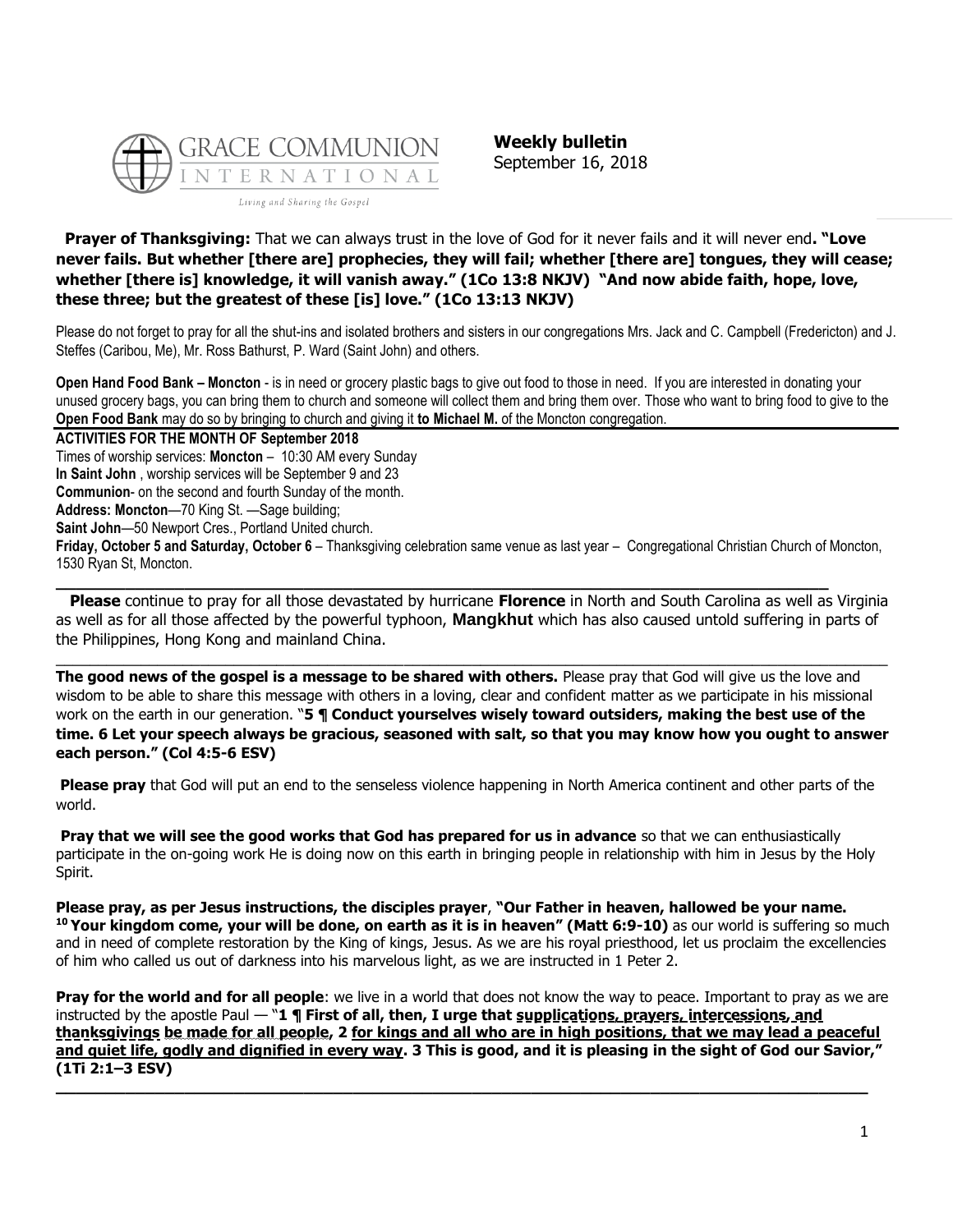# **INHABITING THE CHRISTIAN WORSHIP YEAR: INTRODUCTION**

By [Ted Johnston](https://www.blogger.com/profile/08677739021765621811) - [September 08, 2018](http://thesurprisinggodblog.gci.org/2018/09/inhabiting-christian-worship-year.html)

This post begins a series exploring the Christian worship year. My goal is to take us on a journey through the Western Christian Calendar, inviting us to think deeply about how its liturgy helps us inhabit, and so be shaped by the gospel-- the story of the Triune God's work for our salvation, centered on Jesus. I believe that liturgy, rightly used, is of tremendous value in helping us understand (both cognitively and experientially) the gospel as viewed through the lens of an incarnational Trinitarian theology.

## **Some thoughts about liturgy**

In this series, I'll be looking at the Christian worship year as presented in the liturgical calendar of the Western Christian Church---the calendar that is the organizing framework of [The Revised Common Lectionary](https://lectionary.library.vanderbilt.edu/) (RCL). The RCL shapes the liturgy of many Protestant and Anglican-Episcopalian denominations (Catholic and Orthodox denominations use lectionaries similar to the RCL).

Perhaps you're uncomfortable with the word liturgy---for many, it conjures up images of rigid, formulaic worship. That's unfortunate, because, rightly used, liturgy is a great aid to vibrant, life-transforming worship. In that regard, it's important to note that liturgy is biblical. The word comes from the Greek verb [leitourgia,](https://www.biblestudytools.com/lexicons/greek/nas/leitourgia.html) which the New Testament uses to speak of service (ministry-worship) within the church [\(click here for an example\)](https://www.biblestudytools.com/commentaries/robertsons-word-pictures/2-corinthians/2-corinthians-9-12.html). The New Testament also uses the Greek noun [leitourgos](https://www.biblestudytools.com/lexicons/greek/nas/leitourgos.html) to speak of those who lead the worship of God's people (e.g. [Rom. 15:16](https://biblia.com/bible/niv/Rom.%2015.16) where "leitourgos" is translated "minister"). The New Testament presents Jesus as the supreme leitourgos [\(Hebrews 8:1-2, KJV,](https://biblia.com/bible/kjv1900/Heb%208.1-2) where "leitourgos" is once again translated "minister").

From these Greek words comes our English word liturgy, which literally means "the service [or work] of the people." The word liturgy is then [used informally](http://www.yourdictionary.com/liturgy) to refer to the order of service by which the people of God structure worship. Given this informal definition of liturgy, all churches (whether they know it or not) have a liturgy. In some cases it's formal and highly structured (as in "high church liturgy"), in others it's less structured (as in "low church liturgy"), and in still other cases it's so informal that some churches are called "non-liturgical."

# **The benefits of a Christ-centered, gospel-shaped liturgy**

One of the great benefits of having a clearly thought-out, consistent liturgy, is that it aids a congregation in focusing its worship. But what should that focus be? The value of the historic liturgy of the Christian church is that its focus is Christ and his gospel. The RCL reflects that focus---both in its Scripture readings for each Sunday and certain other high days (which are then, typically, unpacked in the sermon), and in its following of annual celebrations of the great events in the life and ministry of Jesus. Thus utilizing the RCL helps in forming a liturgy that points to and exalts Jesus by re-telling (representing) the gospel, which as the apostle Paul notes, is "the power of God that brings salvation to everyone who believes…." ([Rom. 1:16\)](https://biblia.com/bible/niv/Rom.%201.16). Following a Christ-centered, gospel-shaped liturgy week-to-week is a powerful way to help people think more like Jesus and, by the transforming power of the Holy Spirit, become more like Jesus.

### **Reenacting/inhabiting the gospel story**

What I am advocating (and will seek to demonstrate in this series) is an approach to liturgy that is not merely an "order of services" with certain elements to be checked off a list. The approach I'm advocating views liturgy as the "script" of a life-transforming dramatic reenactment of the gospel—the story of Jesus. This approach helps worshipers to not merely hear the story, but to inhabit the story in such a way that the story of Jesus becomes their story. As that happens, by the power of the Spirit, one's whole being---heart, mind and body---is converted (conformed) more and more to Jesus.

I want to emphasize here that liturgy as gospel-reenactment is not about a single Sunday worship service in isolation from the others. Instead, through a Christ-centered, gospel-shaped liturgy, the gospel story is retold as a drama that spans the course of the full year---the liturgical year (or call it the Christian year). With this integrated approach, the liturgy followed each Sunday is located within the flow of the full gospel story, unfolding over the course of the entire year through its various seasons as shown in this diagram: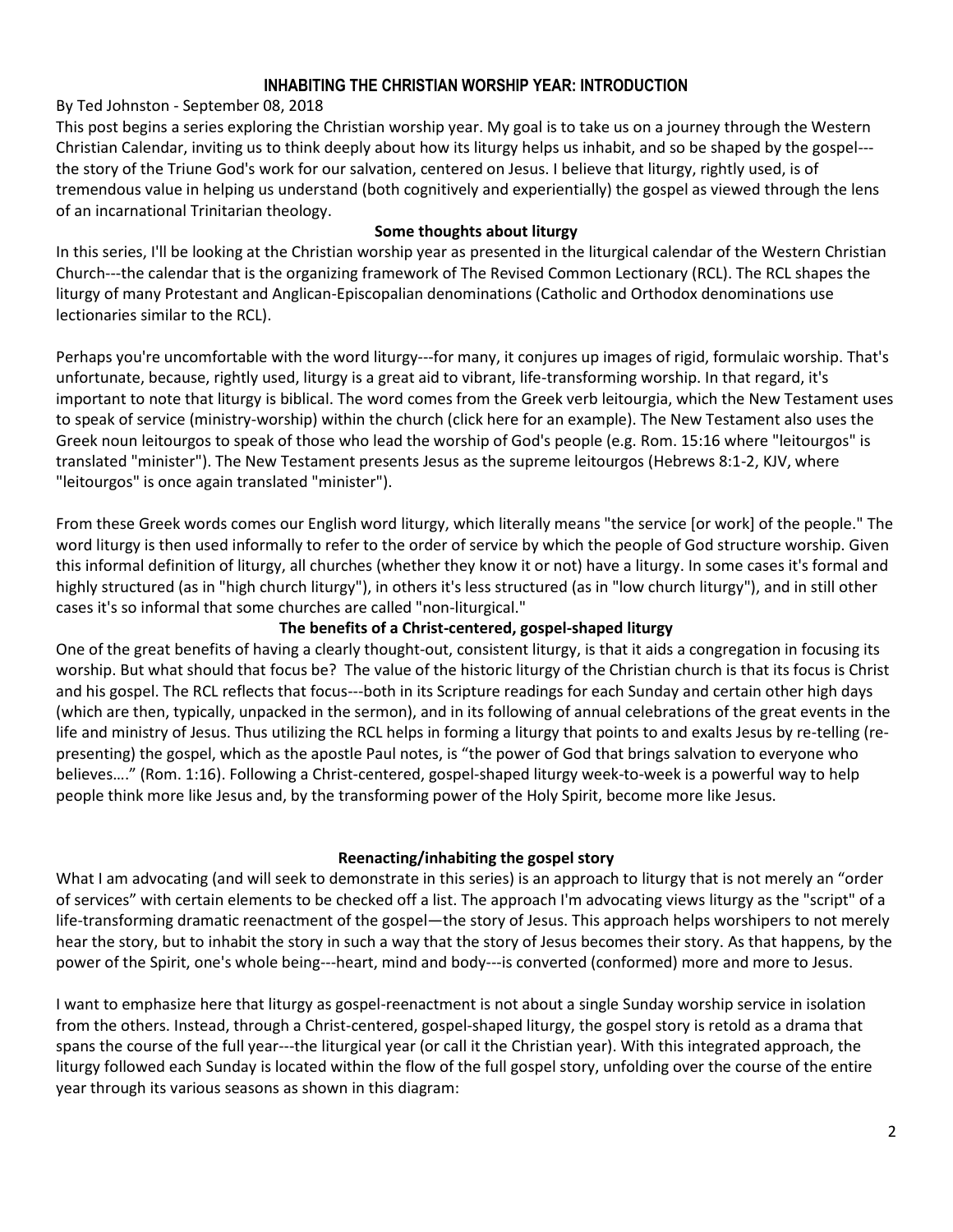

As the diagram shows, the Worship Year (in the Western Christian tradition) begins in late November or early December with Advent Season followed by Christmas Season. Then comes the Season of Lent, Holy Week, Easter Season, and then a season called "Ordinary Time"---not ordinary as in unimportant, but because this season of worship addresses day-in-and-day-out Spiritled responses to the great gospel events celebrated throughout the rest of the year. Those responses involve our participation, by the Holy Spirit, in Jesus' disciplemaking mission to the world. Because that participation is led and empowered by the Spirit, Ordinary Time, which follows Pentecost is sometimes called Time after Pentecost or the Season of Pentecost. When this year-long liturgy is followed, each worship service is themed for the season in which it falls, and in

that way is deeply connected to Jesus through the retelling/reenacting of certain aspects of his story (the gospel). Optimizing that connection takes planning and creativity. It also takes time—but it's time well spent because an effective, creative liturgy engages the worshippers at multiple levels: heart, head and hands, helping them to be active participants rather than passive spectators.

The flyleaf of [Living the Christian Year: Time to Inhabit the Story of God](https://books.google.com/books?id=v5GhzIQmKYEC&printsec=frontcover#v=onepage&q&f=false) by Bobby Gross, has this to say concerning the power of liturgy to help people inhabit God's story:

Remembering God's work, Christ's death and resurrection, and the Spirit's coming will change you, drawing you into deeper intimacy with God and pointing your attention to the work of the Father, Son and Spirit right now, in and around you. You'll be reminded daily that your life is bigger than just you, that you are part of God's huge plan that started before time and will continue into eternity. Keeping liturgical time, making it sacred, opens us further to this power as, year after year, we rehearse the Story of God---remembering with gratitude, anticipating with hope---and over time live more deeply the Story of our lives.

I encourage you to think of the worship service each week as a play (drama) with multiple scenes, or as a symphony with multiple movements. Think in terms of choreographing the liturgy accordingly, with movement, pace, building to a crescendo, then dismissal. All parts of the liturgy should interrelate in telling the gospel story in the most memorable way possible, thus engaging the worshippers in the drama. It is through their engagement---their participation in the drama---that their lives will be more and more converted to Christ.



#### **Concerning the Lord's Supper**

In the historic liturgy of the Christian church (in both Eastern and Western traditions, going back the the very early church), the Lord's Supper (Communion) is the high point and focus of each worship service. Some Protestant churches worry that serving Communion every week makes it too common. Some also worry that doing so takes too much time away from the sermon or other worship elements. While these concerns are understandable, consider what T.F. Torrance (in [Gospel, Church and](https://books.google.com/books?id=5xx9tgAACAAJ&printsec=frontcover#v=onepage&q&f=false)  [Ministry\)](https://books.google.com/books?id=5xx9tgAACAAJ&printsec=frontcover#v=onepage&q&f=false) says concerning how Communion proclaims the gospel in unparalleled ways: *It is at Holy Communion above all that we see Christ face to face and handle things unseen and feed upon his body and blood by faith.*